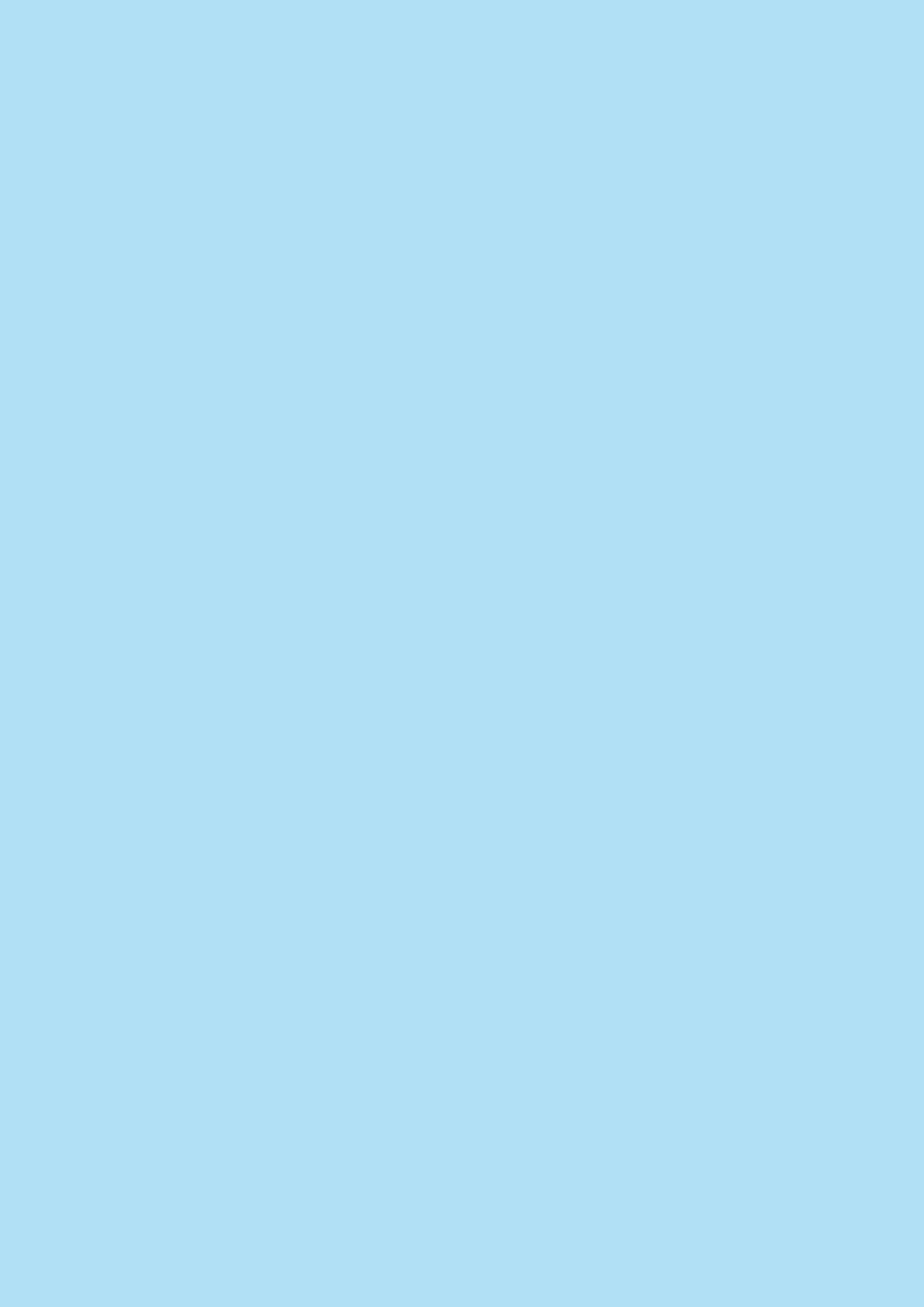# **HSE Integrated Risk Management Policy**

# Part 3

# **Managing and Monitoring Risk Registers**

Guidance for Managers

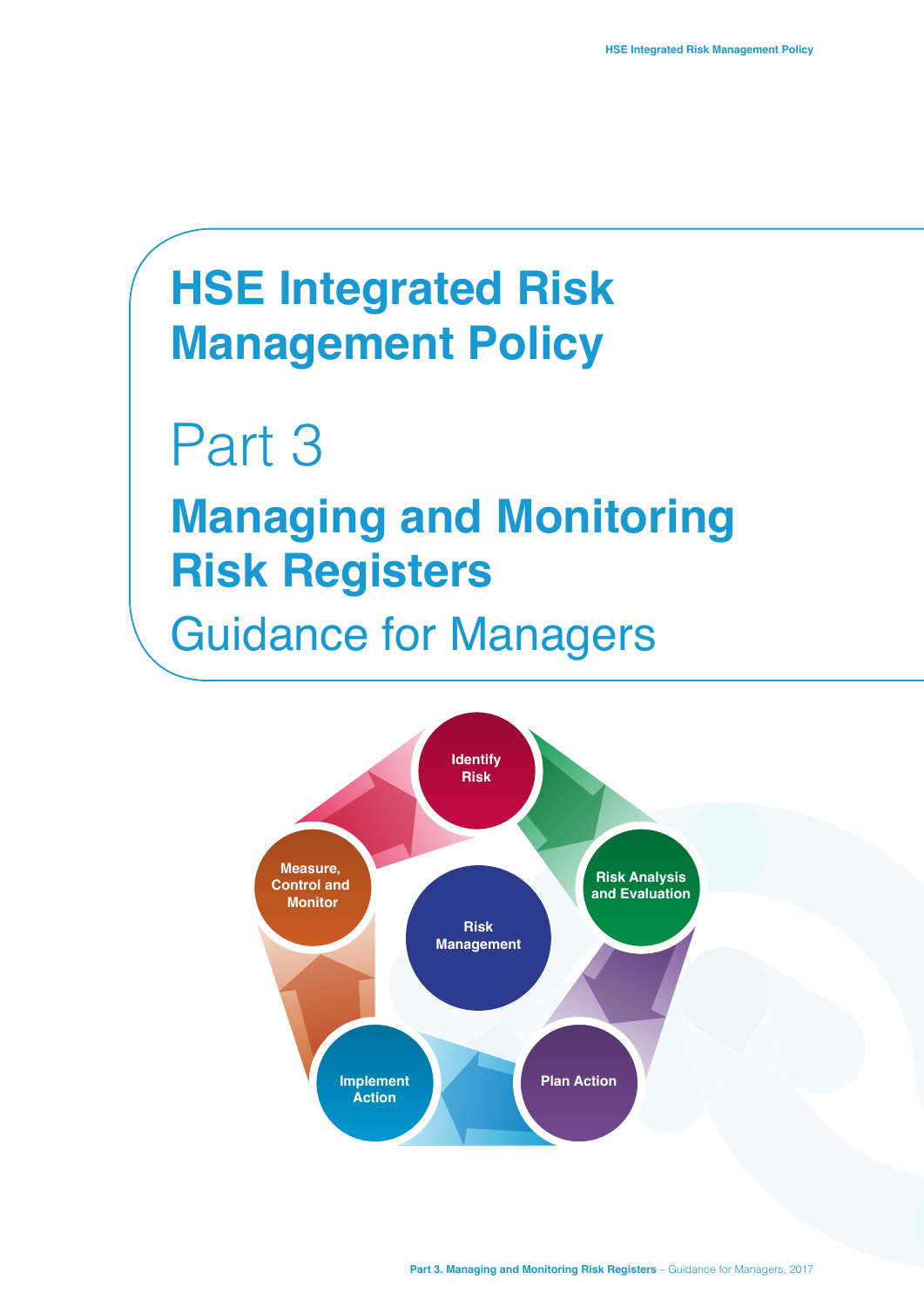**HSE Integrated Risk Management Policy**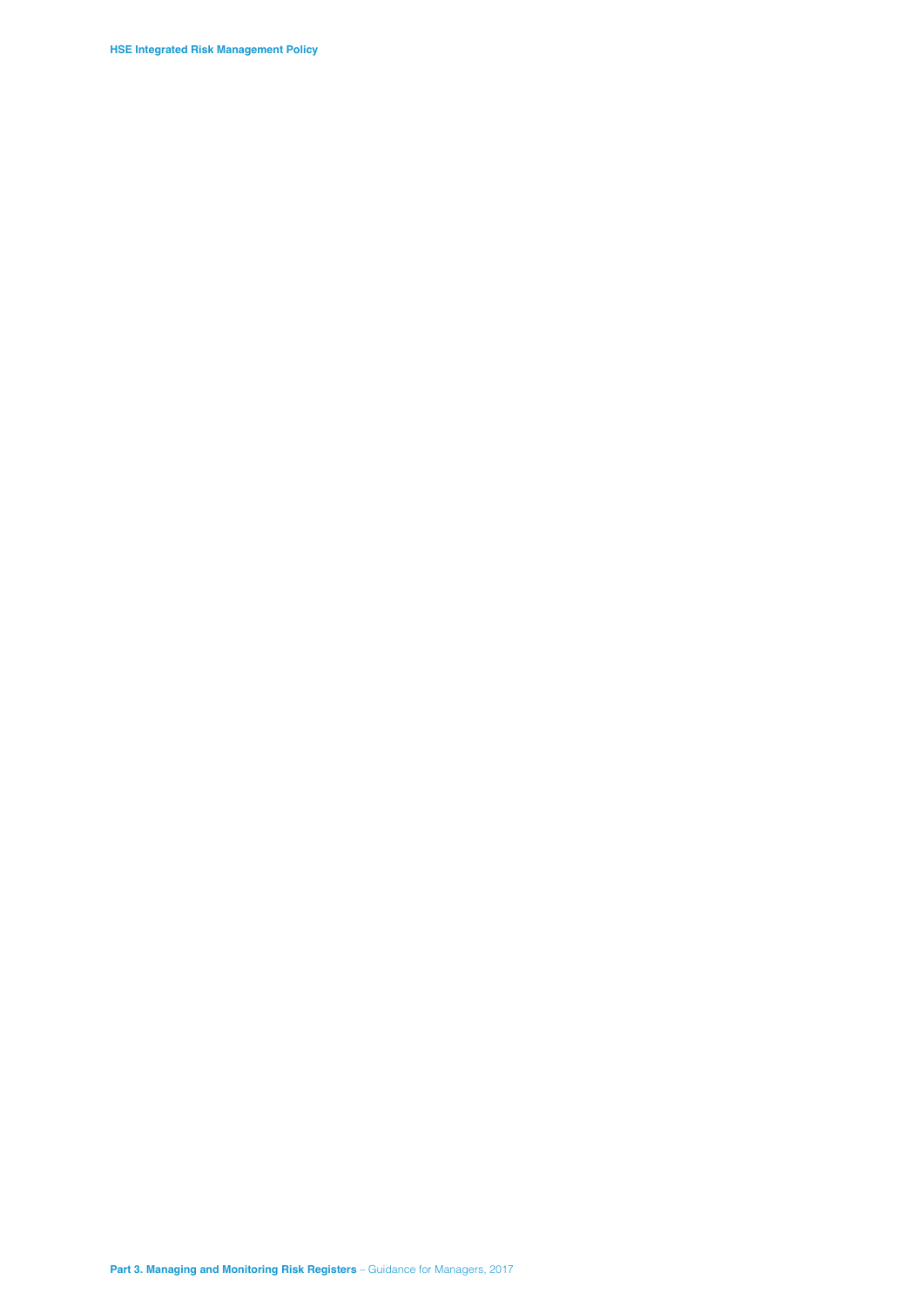# TABLE OF CONTENTS

| 1.  | Introduction<br>4                              |    |  |  |  |
|-----|------------------------------------------------|----|--|--|--|
| 2.  | Overview of the Risk Management Process        |    |  |  |  |
| 3.  | Purpose                                        |    |  |  |  |
| 4.  | Scope                                          | 5  |  |  |  |
| 5.  | Definitions                                    |    |  |  |  |
| 6.  | Roles and Responsibilities                     |    |  |  |  |
| 7.  | Maintaining the Risk Register                  | 6  |  |  |  |
|     | Updating existing risks on the register<br>7.1 | 6  |  |  |  |
|     | 7.2<br>Inclusion of new risks on the register  | 7  |  |  |  |
|     | 7.3<br>Reviewing the entirety of the register  | 7  |  |  |  |
| 8.  | Re-Rating Risk                                 | 8  |  |  |  |
| 9.  | Changing the Risk Status<br>8                  |    |  |  |  |
| 10. | De-escalating Risk<br>9                        |    |  |  |  |
| 11. | <b>Risk Notification</b><br>9                  |    |  |  |  |
| 12. | Related Policy and Guidance                    | 9  |  |  |  |
|     |                                                |    |  |  |  |
|     | <b>Appendix 1: Definitions</b>                 | 10 |  |  |  |

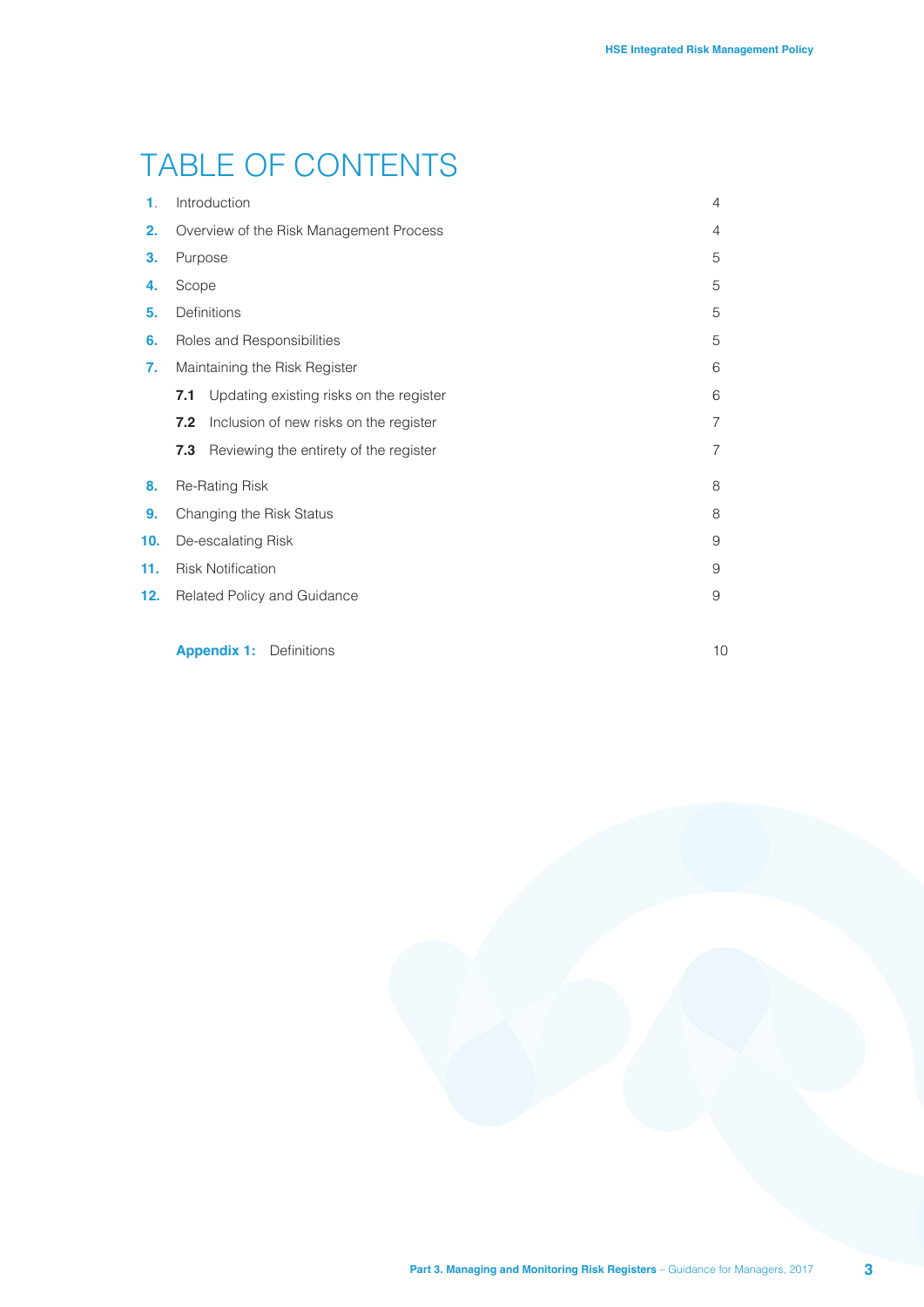# <span id="page-5-0"></span>1. Introduction

Risk management seeks to identify and manage those things that, should they occur, would prevent an organisation from achieving its objectives. It does this by estimating both the impact of the risk, i.e. how bad will the outcome of the risk be if it occurs and what is the likelihood that the event will happen. In a nutshell this means that rather than wait for things to go wrong (incidents) we should adopt an approach which anticipates what might go wrong and put in place any actions that may prevent an incident occurring.

The upside of adopting a risk management approach is that we are more likely to achieve our objectives and less likely to have negative outcomes. It is however important to note that positive risk taking (as opposed to risk avoidance) within a framework of safety can and should be encouraged in order to support Service Users attain their potential. This is particularly relevant in social care settings where the ethos espoused is one of service user self-determination.

The HSE's Integrated Risk Management Policy recognises the importance of the HSE adopting a proactive approach to the management of risk to support both its achievement of objectives and compliance with governance requirements.

The HSE is committed to developing a risk management culture, where a proactive approach to risk is integrated and embedded into management processes at all levels in the organisation and where all staff are alert to risks, capable of an appropriate level of risk assessment and confident to report risk or opportunities perceived to be important in relation to priorities.

To support Managers in delivering on their commitments in relation to the HSE's Integrated Risk Management Policy a number of pieces of guidance have been developed.

A range of tools are also available, detail of which can be found on<http://hse.ie/eng/about/QAVD/>

## 2. Overview of the Risk Management Process

The HSE's approach to risk management is aligned to the ISO 31000 an overview of which is provided at Figure 1 below.



**Figure 1. Risk Management Process**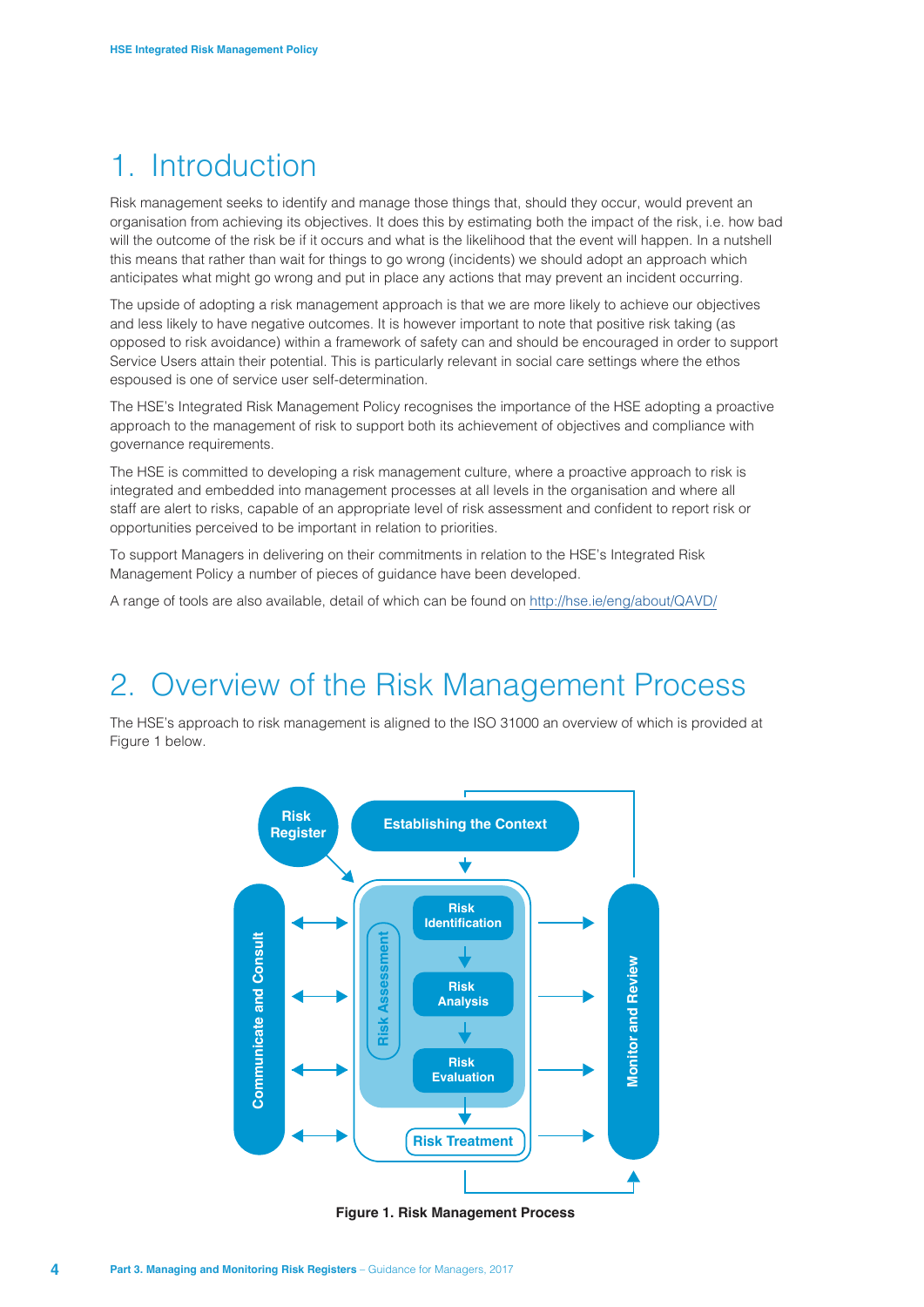<span id="page-6-0"></span>The process adopted requires Managers, within the context of their area of responsibility and in consultation with their staff, to identify analyse and evaluate risks and to put in place any treatment (actions) required to reduce those risks.

Where a formal management plan is required the outcome of this process is documented in the relevant risk register and monitored and reviewed by the relevant Management Team.

## 3. Purpose

The HSE has developed a number of pieces of guidance to support staff in complying with the HSE's Integrated Risk Management Policy. These are

- Part 1 Managing Risk in Everyday Practice
- Part 2 Risk Assessment and Treatment

#### **Part 3 Managing and Monitoring Risk Registers**

This is **Part 3** of the guidance suite. The purpose of this guidance is to assist you and your Management Team with the process for managing and monitoring your risk register.

# 4. Scope

This guidance is for use in the management of service and organisational related risk and applies to all staff that holds a management role at any level of the organisation. It applies to both HSE and HSE-funded services.

## 5. Definitions

A full list of definitions relating to risk management terms used in this and supporting documents is contained in **Appendix 1**.

### 6. Roles and Responsibilities

Whereas every staff member is responsible for identifying risk within the context of their work, risk management is a line management responsibility and is a core management process. The Line Manager is also responsible to check that the risk register in their area of responsibility is compliant with the HSE Integrated Risk Management Policy and supporting Guidance.

The role of the risk management professionals for example Risk/QPS Advisors is to support, facilitate and advise Line Managers on the technical aspects of the risk management process i.e. they are not responsible for managing risk identified within a service area.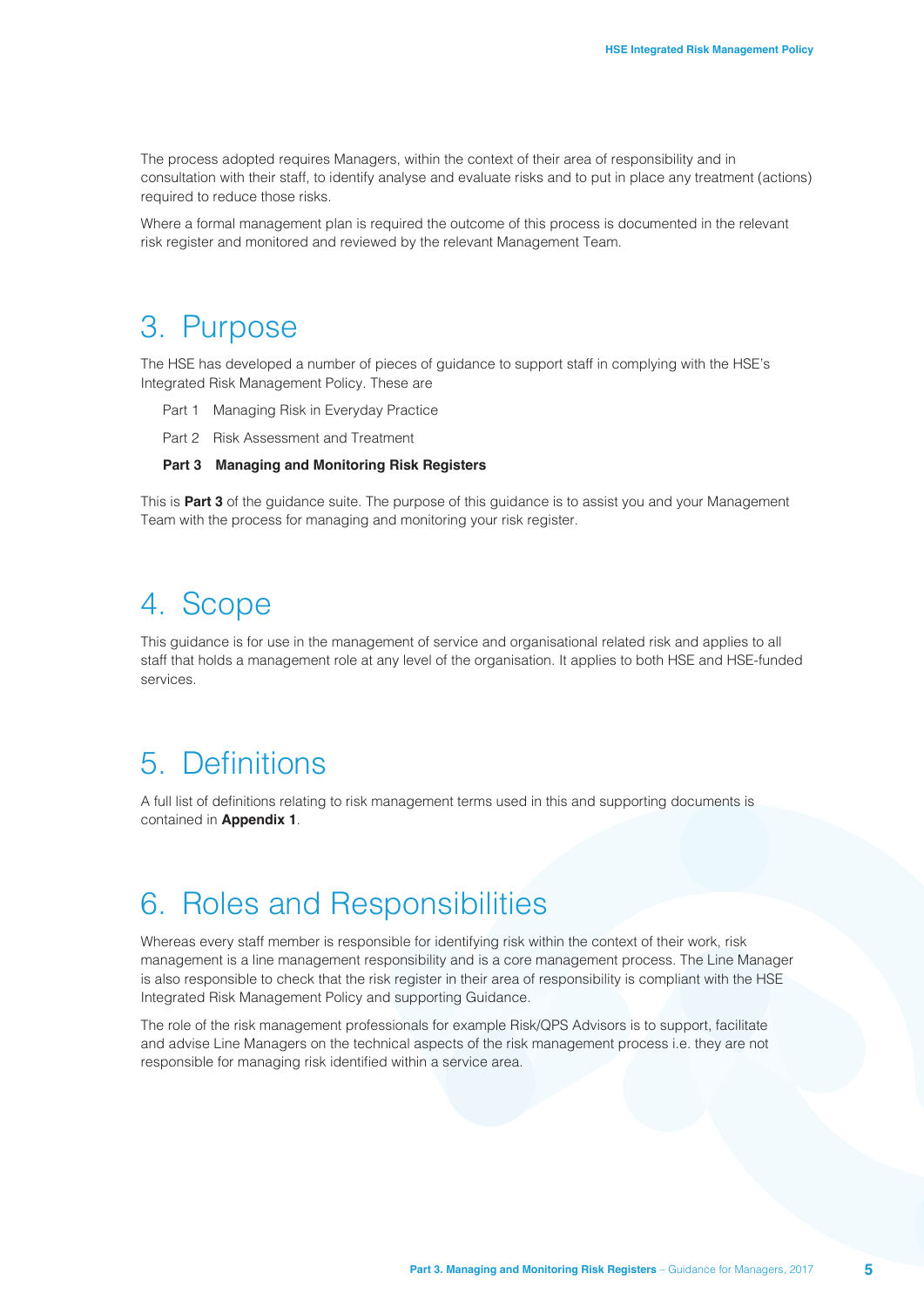# <span id="page-7-0"></span>7. Maintaining the Risk Register

Updating the risk register is an ongoing process and updates can occur at any time however to ensure the register is actively reviewed and updated a scheduled process should be in place to ensure effective monitoring at Management Team.

Whilst it is not the purpose of this guidance to dictate the frequency of review of the risk register there are three processes outlined which should attach to the maintenance of the register:

- **7.1** Updating existing risks on the register
- **7.2** Identifying and adding risks to the existing register
- **7.3** Reviewing the entirety of the register

The following provides guidance in relation to each of these processes.

#### **7.1 Updating existing risks on the register**

To enable this, the Risk Lead should facilitate in association with Risk Coordinators the following steps for existing risks on the register.

- **7.1.1** 'Action owners' assigned must provide an update on progress to the Risk Owner on any action assigned to them where the 'due date' is due. Staff who identified the risk may also request an update on progress.
- **7.1.2** Where evidence is available that an action is implemented/complete and added control is evident this will be reflected in the risk register. In such an instance the 'additional control required' should be closed and the new control should be reflected in the 'existing control' section of the register.
- **7.1.3** Where the 'due date' for an action has been reached and the action remains outstanding, the update should reflect the reason for this and a 'new due date' should be proposed.
- **7.1.4** When the action updates have been reflected on the register, the revised register should, in advance of the Management Team meeting, be sent to Managers identified on the register as Risk Coordinators. Risk Coordinators in advance of the meeting must review each of the risks for which they are assigned a coordinating responsibility. This must include a review of the risk description to ensure it remains valid and a review of the 'existing controls'. As the internal or external context may have changed since the risk was previously reviewed what were considered 'strong' controls may no longer be applicable or some new ones may be now in place which are not related to the action plan and require inclusion in the register. Any areas requiring amendment should be notified immediately to the Risk Lead so that these may be reflected in the register.
- **7.1.5** The Risk Lead in consultation with Risk Coordinators should also review the risk rating in context of the above and be in a position to recommend re-rating of the risk at the Management Team meeting if relevant. (Re-rating Risk – see **Section 8 below**). The Risk Lead will provide a report to the Management Team which outlines 'actions due and complete', 'actions due and incomplete', 'actions due for the next period', existing controls whose status has changed, recommendations for re-rating (Re-rating Risk – see **Section 8 below**)/changing the risk status of existing risks (Changing the Risk Status – see **Section 9 below**)/de-escalation (Risk De-escalation **–** see **Section 10 below**).
- **7.1.6** The following will be agreed at Management Team in relation to the report
	- Amended time frames for 'actions due and incomplete' will be agreed
	- **n** Responsibility for identifying actions relating to any existing controls whose status has changed will be assigned to a member of the Management Team.
	- **•** Decide if any additional actions/controls above those already identified on the register are required.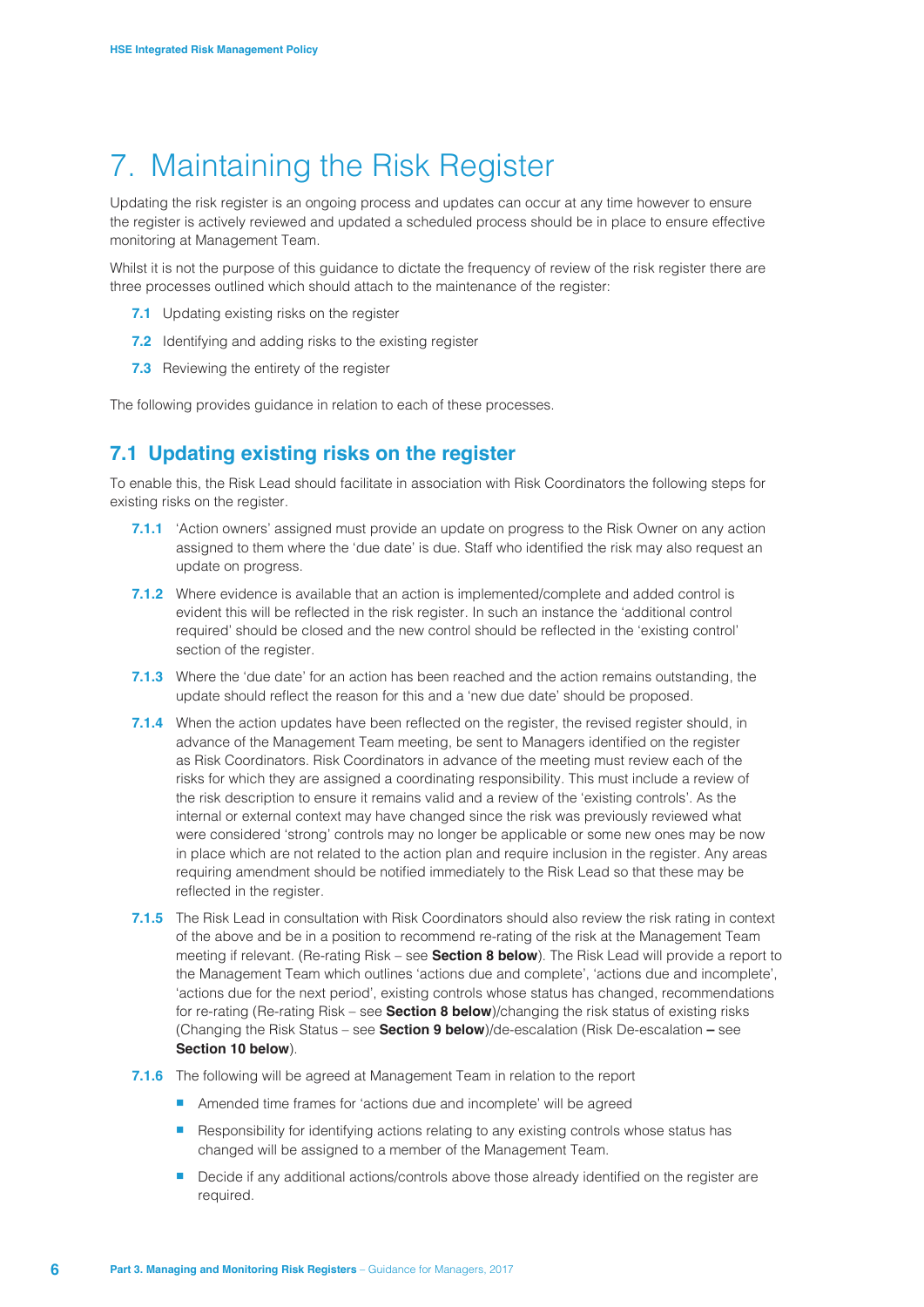- <span id="page-8-0"></span>Acceptance/rejection of recommendations for re-rating/de-escalation/changes to the risk status of existing risks.
- **•** Consider whether any risks require notification to the Manager to which your service reports (Risk Notification – see **Section 11** below)

It is recommended that the risk register should be reviewed on a monthly basis at the relevant Management Team meeting but at a minimum on a quarterly basis.

**Top Tip:** To ensure effective use of time at the Management Team meeting updating of the register

#### **7.2 Inclusion of new risks on the register**

- **7.2.1** The Management Team should agree the criteria for inclusion of new risks on the register. Such criteria may include risks that require a Management Team plan for example where actions may need to be allocated to a number of members of the Management Team, significant risks which require the direct oversight of the Management Team or risks notified from another level in the organisation.
- **7.2.2** Proposals for the addition of new risks onto the register can be made at any time but the decision to include these should be made at the Management Team. In such instances if it is decided that the risk should be included on the register, the Senior Manager will nominate a Risk Coordinator to work with the Risk Lead to conduct the analysis and evaluation of the risk and present this at the next meeting for sign off and inclusion on the register.

**Top Tip:** Prior to commissioning the assessment of a new risk the Management Team should take

#### **7.3 Reviewing the entirety of the register**

Though risk is monitored (on an ongoing basis as outlined above at relevant Management Team meetings), the Management Team should consider the entirety of the register periodically, ideally at a dedicated 'risk management meeting'.

Such a review process can assist in keeping the register relevant and allow for the identification of new risks and the archiving of risks that have been managed.

It is recommended that the risk register should be reviewed in its entirety on a minimum of a bi-annual basis.

**Top Tip:** As the definition of risk is 'the effect of uncertainty on objectives', one of these sessions should be linked to the business/service planning cycle i.e. what are your objectives for the coming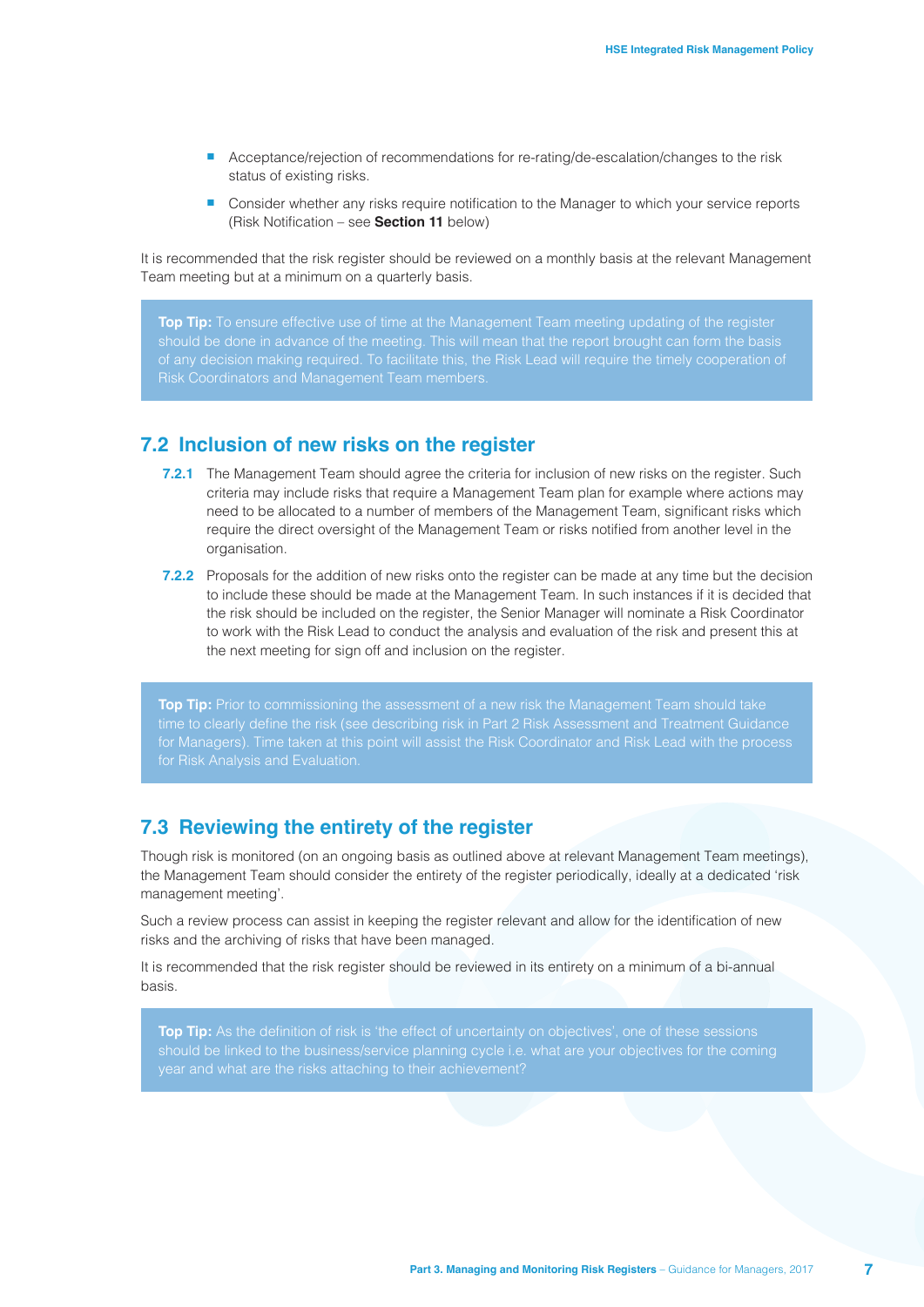## <span id="page-9-0"></span>8. Re-Rating Risk

With the completion of some or all of the actions the level of risk (the rating) may be reassessed in order to consider whether its likelihood or impact score has reduced.

For example, if a risk originally rated as having an 4 impact (major) x 5 likelihood (almost certain) before any additional controls were implemented it would have a risk score of **20 Red.**

#### **3. RISK MATRIX**

|                           | Negligible (1) | Minor (2) | Moderate (3) | Major (4) | Extreme (5) |
|---------------------------|----------------|-----------|--------------|-----------|-------------|
| <b>Almost Certain (5)</b> |                | 10        | 15           | 20        | 25          |
| Likely (4)                |                |           | 12           |           | 20          |
| Possible (3)              |                |           | 9            |           | 15          |
| Unlikely (2)              |                |           |              |           | 10          |
| Rare/Remote (1)           |                |           |              |           |             |

Where following the implementation of additional controls the likelihood of the risk occurring was reassessed as having reduced from 5 (almost certain) to 4 (likely) but the impact stayed at 4, the overall risk rating will still be red but the numeric rating will have reduced from **20 to 16.**

#### **3. RISK MATRIX**

|                           | Negligible (1) | Minor (2) | Moderate (3) | Major (4) | Extreme (5)     |
|---------------------------|----------------|-----------|--------------|-----------|-----------------|
| <b>Almost Certain (5)</b> |                | 10        | 15           |           | 25 <sub>l</sub> |
| Likely (4)                |                |           | 12           | 16        | 20              |
| Possible (3)              |                |           | 9            |           | 15 <sub>1</sub> |
| Unlikely (2)              |                |           | 6            |           | 10              |
| Rare/Remote (1)           |                |           |              |           |                 |

**Top Tip:** In general, on re-rating it is the likelihood score that will reduce with the implementation 'the impact remains the impact.'

Re-rating the risk should be done by the Risk Lead in consultation with the person who acted as the Risk Coordinator at the time the risk was initially assessed. This is because it is the Risk Coordinator that has the expertise in relation to the subject matter of the risk and will be able to 'evaluate' the extent to which the completion of additional controls serves to reduce or 'control' the risk.

Where implementation of actions does not appear to be serving to reduce the risk, consideration should be given to reviewing the appropriateness of the actions identified and revising the actions planned. Re-rating the risk assists in evidencing that the risk is being actively managed.

# 9. Changing the Risk Status

Whilst under active management, a risk has a status of being 'open'. With the completion of actions and the mitigation of the risk, consideration can be given to changing its status to either 'monitor' or 'closed'.

Risks with a status of 'monitor' undergo periodic review for example quarterly or six monthly depending on the nature of the risk, to ensure that they remain mitigated 'as far as is reasonably practicable'. Risks that have all required actions completed and require no further action are assigned a 'closed' status are archived onto a 'closed register' for audit purposes.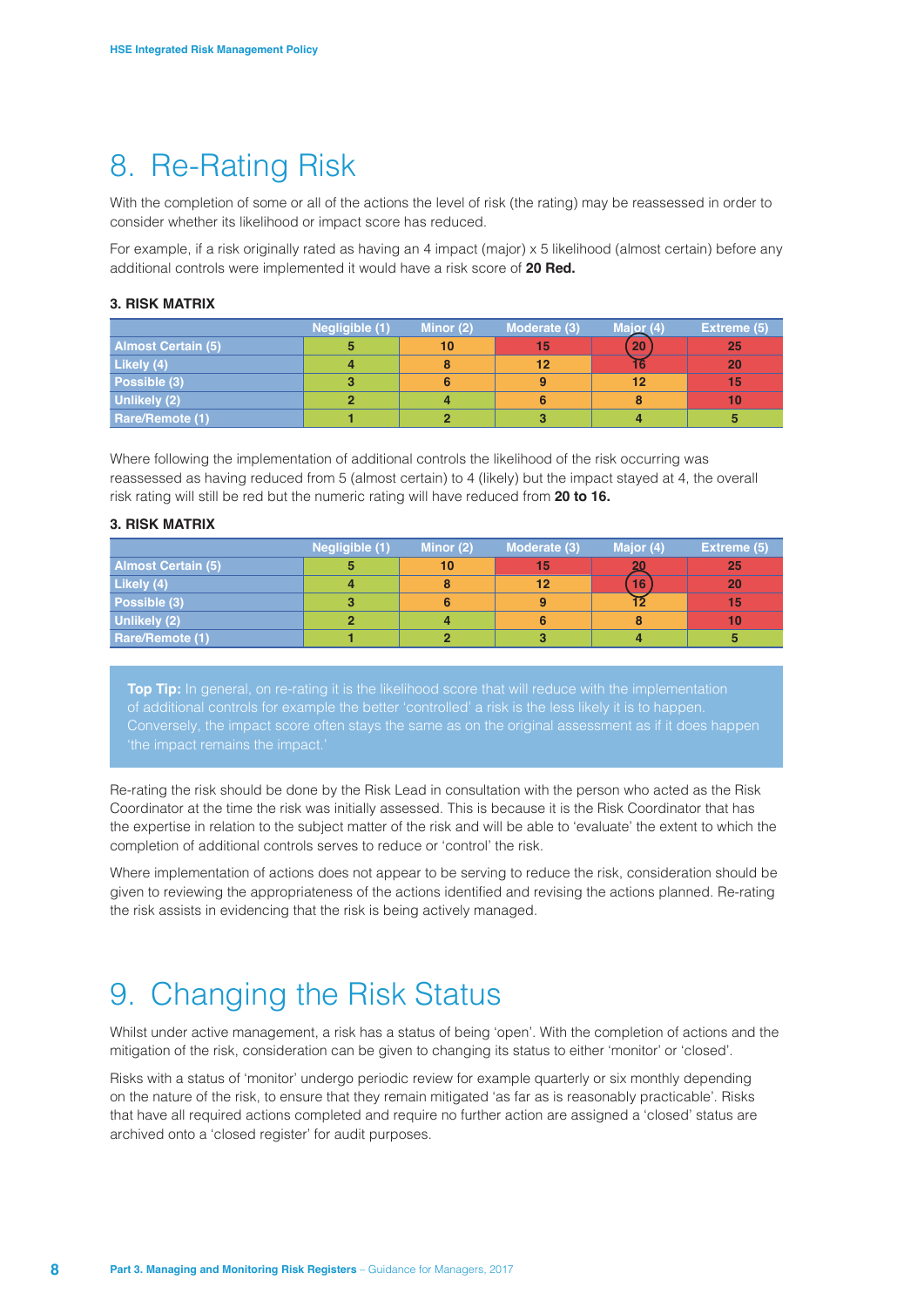# <span id="page-10-0"></span>10. De-escalating Risk

In instances where a risk was notified to and accepted onto the register of a more Senior Manager for oversight it may be that following the implementation of actions the rating of the risk may have reduced to an acceptable or tolerable level or where remaining actions lie within the control of the Manager at the level below. In such circumstances a decision may be taken to 'close' the risk on the register and to de-escalate it onto the register of the Manager on the level below. Such risks when added to the register below are given a risk status of 'open' on that register and are reviewed at the next Management Team meeting of that Manager.

# 11. Risk Notification

It is essential that there are clear routes and processes for the communication and notification of risk from one level of the organisation to another. However it is also important to realise that such communication and notification does not absolve the responsibility of the Service Manager to which the risk relates of taking any actions required to mitigate it that are within their span of control. The risk therefore remains on their register. When a risk is notified to a more Senior Manager, that Manager can:

- n Review the risk and decide not to accept it but seeks assurances in relation to the adequacy of its management within the referring service area. This can include the provision of resources/authorities to assist in its mitigation.
- **•** Decide that the risk should be included on their risks register. Reasons for inclusion are generally due to one of two reasons:
	- **1** That the significance of the risk is such that it requires oversight on their register, or
	- **2** Thought the risk was identified by the area of the service that notified it, that it has resonance across the service as a whole and rather than just manage it on each individual register that many of the actions identified as required are better managed collectively. For example, if an overarching policy or process is required.

On accepting the notified risk, the Manager arranges for it to be assessed in the context of their area of responsibility and includes it on their risk register. Any additional actions that are identified as being required are assigned according to the business rules, that is:

- $\blacksquare$  to themselves,
- to members of their Management Team or
- to their Line Manager.

The outcome of such considerations must be communicated back to the service that notified the risk.

# 12. Related Policy and Guidance

HSE Integrated Risk Management Policy, 2017

Managing Risk in Everyday Practice Guidance for Managers – (Risk Management Guidance Part 1, 2017) Risk Assessment and Treatment Guidance for Managers – (Risk Management Guidance Part 2, 2017) Policy and guidance are available at <http://hse.ie/eng/about/QAVD/>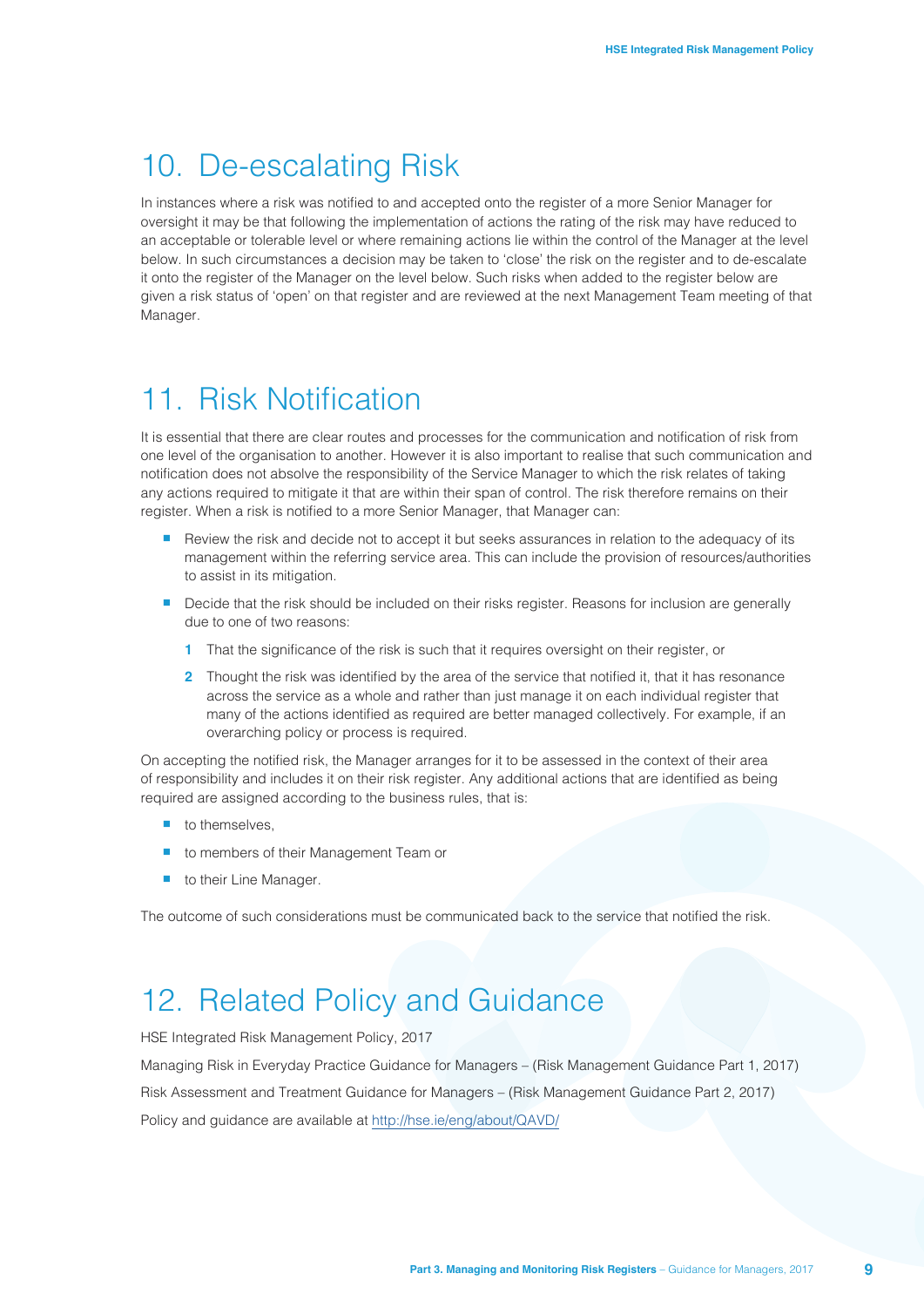# <span id="page-11-0"></span>Appendix 1: Definitions

These definitions are predominantly based on the terms and definitions from the International Risk Management Standard ISO 31000:2009.

| <b>Controls</b>                           | A mechanism, process, procedure or action which can be verified, which seeks<br>to reduce the likelihood and/or consequence of a risk. Controls include any<br>process, policy, device, practice, or other actions which modify risk. They can<br>exist or be required as additional in order to further mitigate the risk.                                                              |
|-------------------------------------------|------------------------------------------------------------------------------------------------------------------------------------------------------------------------------------------------------------------------------------------------------------------------------------------------------------------------------------------------------------------------------------------|
| <b>Establishing the</b><br><b>Context</b> | Defining the external and internal parameters to be taken into account when<br>managing risk, and setting the scope and risk criteria for the risk management<br>policy.                                                                                                                                                                                                                 |
| <b>Hazard</b>                             | A potential source of harm or adverse health effect on a person or persons.                                                                                                                                                                                                                                                                                                              |
| Impact                                    | The outcome or consequence of an event affecting objectives. It can be<br>expressed either qualitatively or quantitatively, being a loss, disadvantage or<br>gain. There may be a range of possible outcomes associated with an event.                                                                                                                                                   |
| Likelihood                                | The chance of something happening (also described as the probability or<br>frequency of an event occurring).                                                                                                                                                                                                                                                                             |
| <b>Line Manager</b>                       | A person with responsibility for directly managing individual employees or<br>teams. In turn, they report to a higher level of management on the performance<br>and well-being of the employees or teams they manage.                                                                                                                                                                    |
| <b>Monitor</b>                            | To check, supervise, observe critically or record the progress of an activity,<br>action or system on a regular basis in order to identify change.                                                                                                                                                                                                                                       |
| <b>Operational Risk</b>                   | Operational risks relate to the day-to-day delivery of activities, operational<br>business plans and objectives. Operational risks typically have a short-term<br>focus. Whilst they may impact a number of areas of the service, this does not<br>necessarily make them a strategic risk. Operational risks may have the ability to<br>impact strategic and other operational risks.    |
| <b>Project Risk</b>                       | Project risks relate to the achievement and delivery of the project objectives and<br>outcomes. The majority of project risks are short term in nature and exist for the<br>term of the project, whilst some will be on-going and re-classified at the end of<br>the project. Projects can be defined as temporary, with the aim of delivering<br>outcomes within a specified timeframe. |
| <b>Residual Risk</b><br>Rating            | The remaining level of risk after all treatment plans have been implemented.                                                                                                                                                                                                                                                                                                             |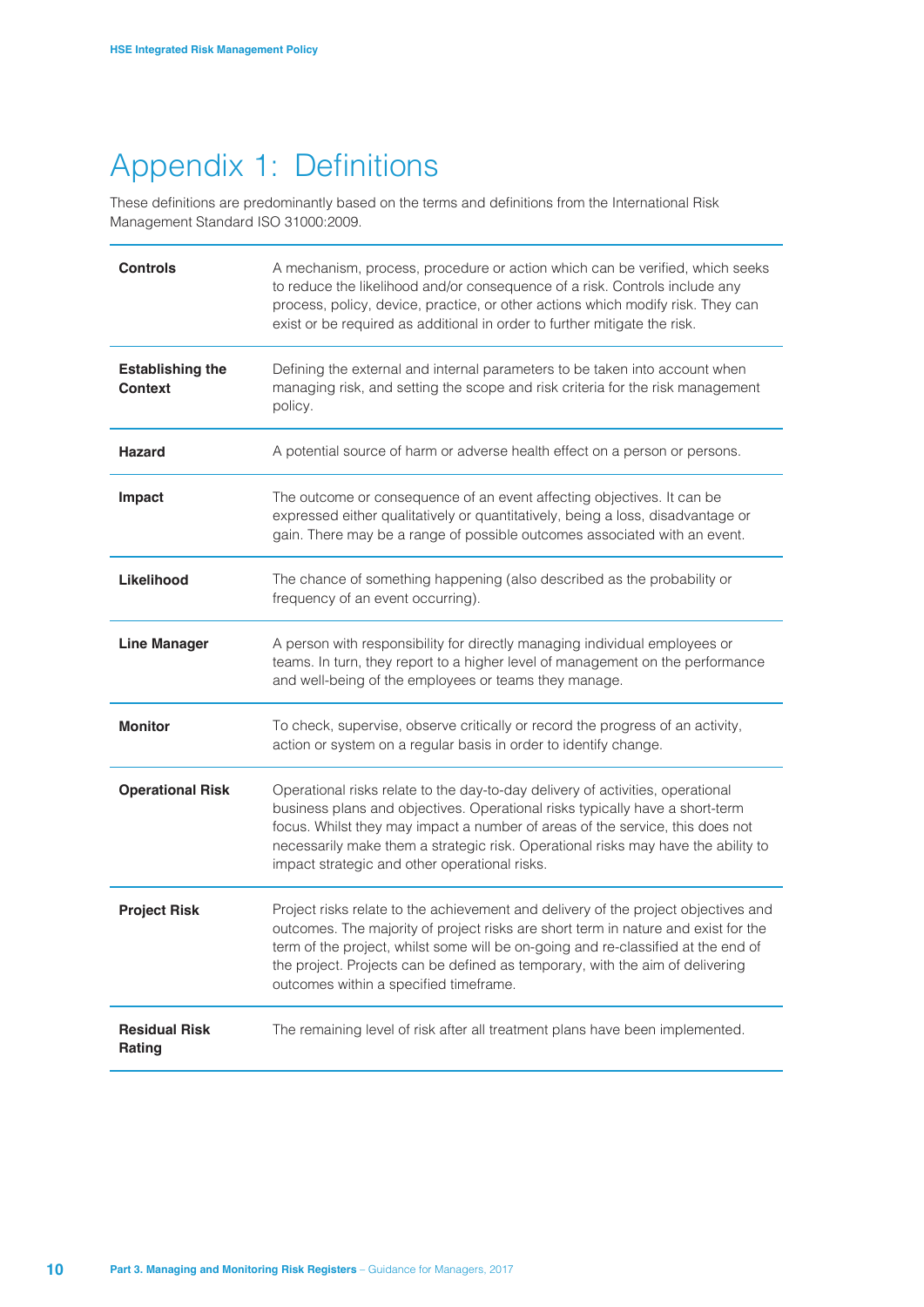| <b>Risk</b>                              | Risk is the effect of uncertainty on objectives. It is measured in terms of<br>consequences and likelihood. In the context of the HSE and its services, it<br>is any condition or circumstance which may impact on the achievement of<br>objectives and/or have a significant impact on the day-to-day operations. This<br>includes failing to maximise any opportunity that would help the HSE or service<br>meet its objectives. |
|------------------------------------------|------------------------------------------------------------------------------------------------------------------------------------------------------------------------------------------------------------------------------------------------------------------------------------------------------------------------------------------------------------------------------------------------------------------------------------|
| <b>Risk Acceptance</b>                   | Informed decision to take a particular risk.                                                                                                                                                                                                                                                                                                                                                                                       |
| <b>Risk Appetite</b>                     | Amount and type of risk that an organisation is willing to pursue or retain.                                                                                                                                                                                                                                                                                                                                                       |
| <b>Risk Assessment</b>                   | Overall process of risk identification, risk analysis and risk evaluation.                                                                                                                                                                                                                                                                                                                                                         |
| <b>Risk Avoidance</b>                    | Informed decision not to be involved in, or to withdraw from, an activity in<br>order not to be exposed to a particular risk. Risk avoidance may increase the<br>significance of other risks or may lead to the loss of opportunities for gain.                                                                                                                                                                                    |
| <b>Risk Categories</b>                   | The categories used by the organisation to group similar opportunities or risks<br>for the purposes of reporting and assigning responsibility.                                                                                                                                                                                                                                                                                     |
| <b>Risk Criteria</b>                     | Terms of reference against which the significance of a risk is evaluated.                                                                                                                                                                                                                                                                                                                                                          |
| <b>Risk Description</b>                  | Structured statement of risk usually containing three elements: impact, cause<br>and context.                                                                                                                                                                                                                                                                                                                                      |
| <b>Risk Evaluation</b>                   | Process of comparing the results of risk analysis with risk criteria to determine<br>whether the risk and/or its magnitude is acceptable or tolerable.                                                                                                                                                                                                                                                                             |
| <b>Risk Identification</b>               | A systematic process applied to the organisation's objectives and activities<br>to identify possible risk sources and causes and potential consequences or<br>impacts should a risk occur.                                                                                                                                                                                                                                         |
| <b>Risk Management</b>                   | Coordinated activities to direct and control an organisation with regard to risk.                                                                                                                                                                                                                                                                                                                                                  |
| <b>Risk Management</b><br><b>Process</b> | The systematic application of management policies, procedures and practices<br>to the activities of communicating, consulting, establishing the context, and<br>identifying, analysing, evaluating, treating, monitoring and reviewing risk.                                                                                                                                                                                       |
| <b>Risk Matrix</b>                       | Tool for ranking and displaying risks by defining ranges for consequence and<br>likelihood.                                                                                                                                                                                                                                                                                                                                        |
| <b>Risk Owner</b>                        | Person with the accountability and authority to manage a risk.                                                                                                                                                                                                                                                                                                                                                                     |
| <b>Risk Profile</b>                      | A risk profile is a written description of a set of risks. A risk profile can include<br>the risks that the entire organsation must manage or only those that a particular<br>function or part of the organisation must address. (In the HSE, a services risk<br>profile is set out in their risk register).                                                                                                                       |
| <b>Risk Rating</b>                       | The estimated level of risk taking into consideration the existing controls in place.                                                                                                                                                                                                                                                                                                                                              |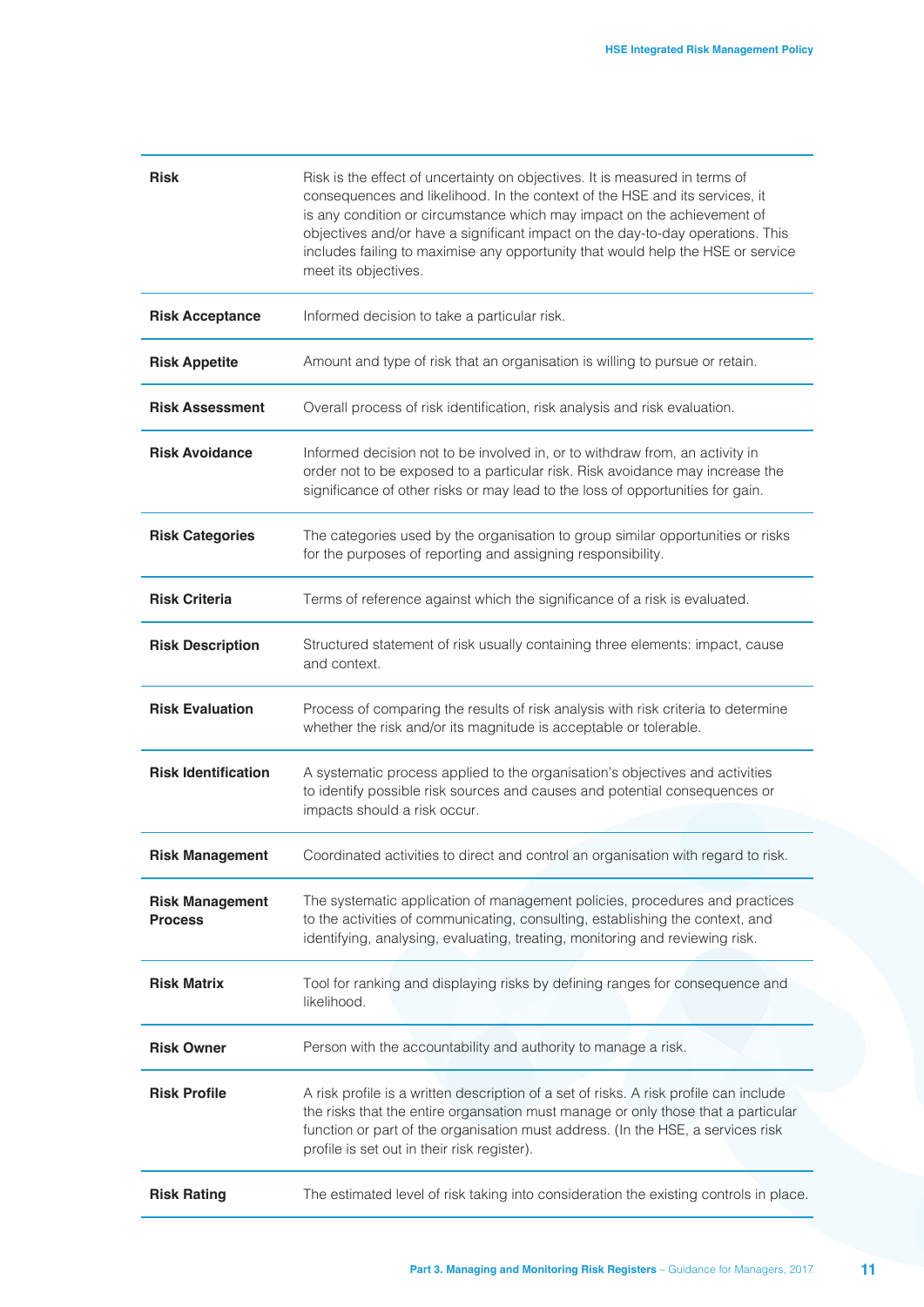| <b>Risk Source</b>    | The source from which the risk was identified for example Incident<br>Management, Audit, Health and Safety Risk Assessment, Inspection Report,<br>Complaint                                                                                                                                                                    |
|-----------------------|--------------------------------------------------------------------------------------------------------------------------------------------------------------------------------------------------------------------------------------------------------------------------------------------------------------------------------|
| <b>Risk Register</b>  | A risk register is a database of assessed risks that face any organisation at<br>any one time. Always changing to reflect the dynamic nature of risks and the<br>organisation's management of them, its purpose is to help Managers prioritise<br>available resources to minimise risk and target improvements to best effect. |
| <b>Risk Tolerance</b> | An organisation's or stakeholder's readiness to bear the risk after risk treatment<br>in order to achieve its objectives.                                                                                                                                                                                                      |
| <b>Strategic Risk</b> | A strategic risk has the ability to impact on the achievement/delivery of the<br>HSE's strategic objectives/directions. Strategic risks relate to the highest level of<br>objective for the HSE, which typically have a long-term focus and are linked to<br>the HSE's Strategic Plan.                                         |
| <b>Treatment</b>      | Additional mechanisms, processes, procedures or actions to be implemented,<br>which seek to reduce the current likelihood and/or consequence and reach the<br>Residual Risk Rating.                                                                                                                                            |
| <b>Directorate</b>    | The Directorate is the governing authority of the HSE established following the<br>enactment of the Health Service Executive (Governance) Act 2013.                                                                                                                                                                            |